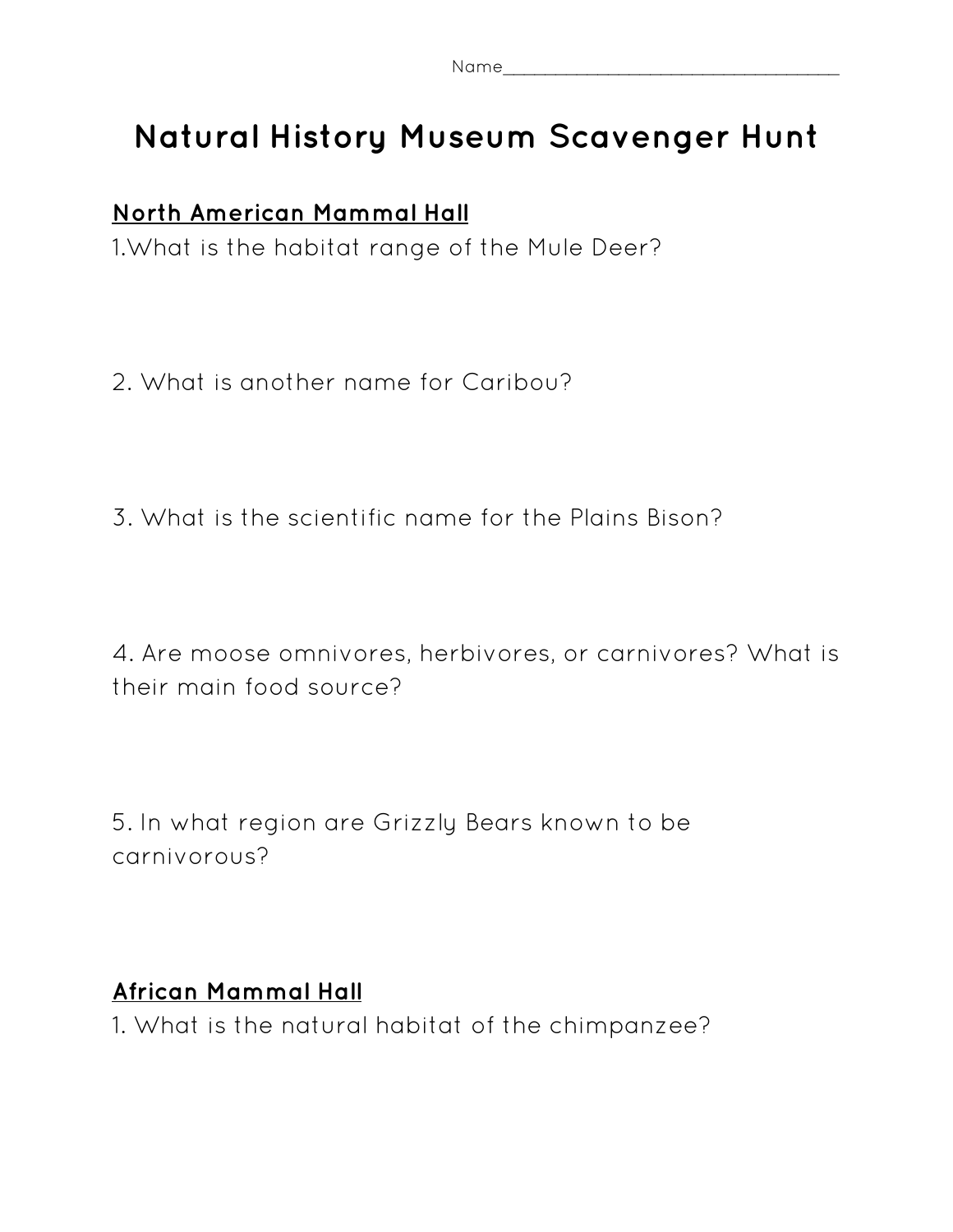2. Name two predators of the Bongo.

3. Why might the males of the Greater Kudu need large horns?

4. How fast can an ostrich run?

## **Gem and Mineral Hall**

1. Name one type rock of each of the following: Igneous: metamorphic:

Sedimentary:

2.What is the difference between a meteoroid and a meteorite?

3.About how much gold did the Ruby drift mine produce between 1937-1942?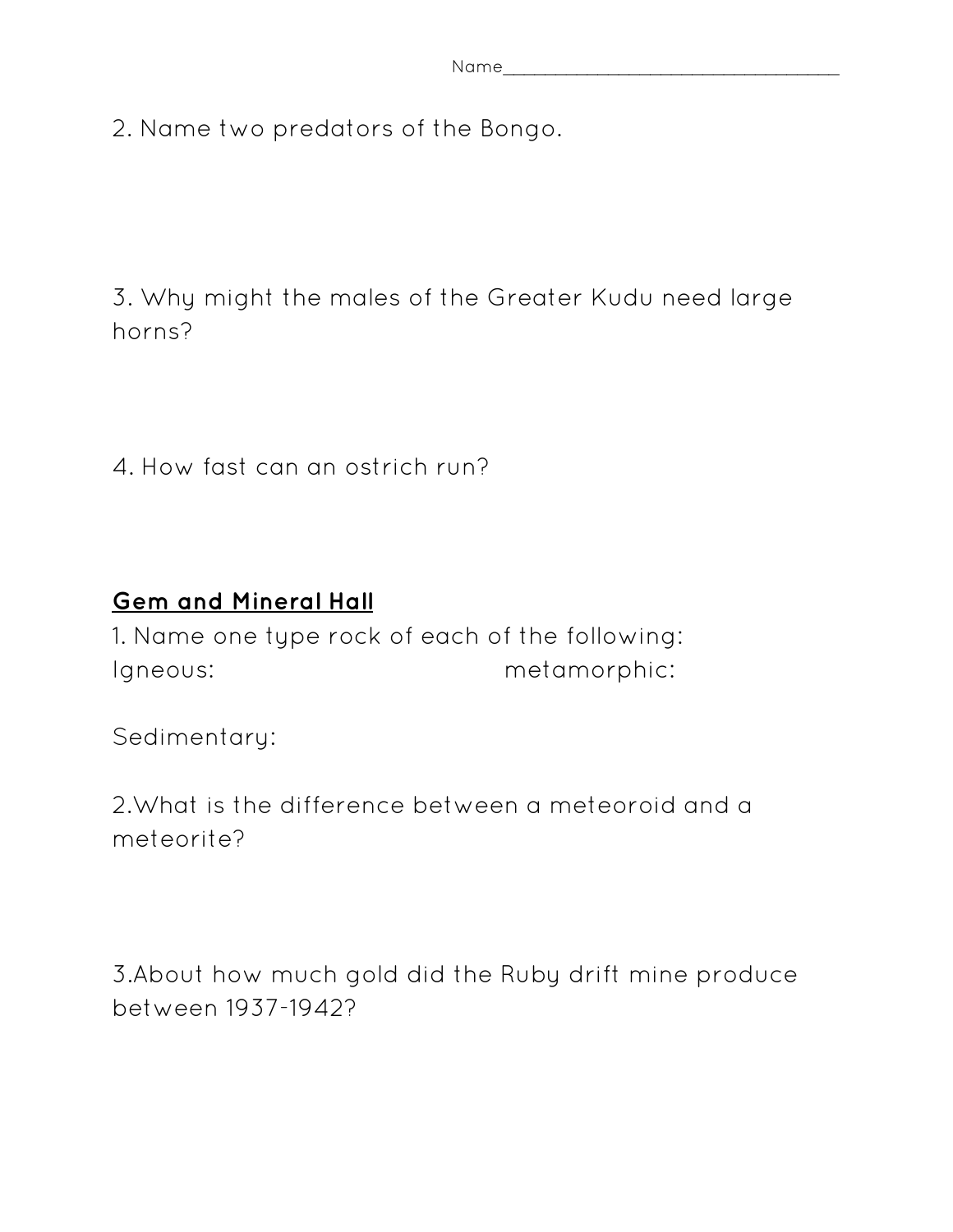### **Becoming Los Angeles**

1. Viewing the mission portraits, name two of the missions and the year that it was founded.

2. Why was southern California such a good place for the movie industry to establish Hollywood?

### **Homework:**

Write a paragraph about your favorite exhibit you saw today. Be sure to include: why you chose the exhibit, and how it ties into what we've learned this year.

 $\overline{\phantom{a}}$  , which is a set of the contract of the contract of the contract of the contract of the contract of the contract of the contract of the contract of the contract of the contract of the contract of the contract

 $\overline{\phantom{a}}$  , which is a set of the contract of the contract of the contract of the contract of the contract of the contract of the contract of the contract of the contract of the contract of the contract of the contract

 $\overline{\phantom{a}}$  , which is a set of the contract of the contract of the contract of the contract of the contract of the contract of the contract of the contract of the contract of the contract of the contract of the contract

 $\overline{\phantom{a}}$  , which is a set of the contract of the contract of the contract of the contract of the contract of the contract of the contract of the contract of the contract of the contract of the contract of the contract

 $\overline{\phantom{a}}$  , which is a set of the contract of the contract of the contract of the contract of the contract of the contract of the contract of the contract of the contract of the contract of the contract of the contract

 $\overline{\phantom{a}}$  , which is a set of the contract of the contract of the contract of the contract of the contract of the contract of the contract of the contract of the contract of the contract of the contract of the contract

 $\overline{\phantom{a}}$  , where  $\overline{\phantom{a}}$  , where  $\overline{\phantom{a}}$  , where  $\overline{\phantom{a}}$  , we have  $\overline{\phantom{a}}$  , we have  $\overline{\phantom{a}}$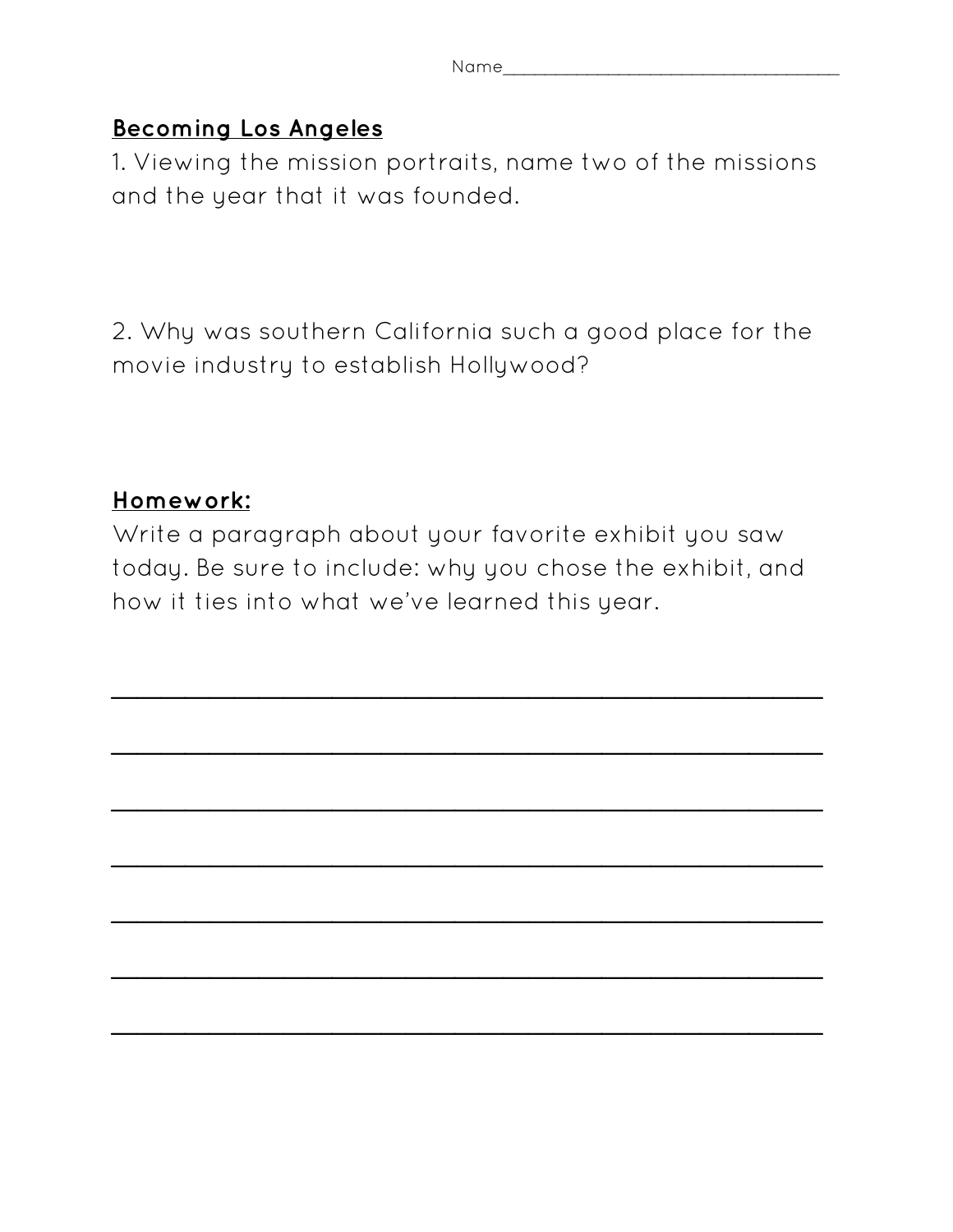$\overline{\phantom{a}}$  , which is a set of the contract of the contract of the contract of the contract of the contract of the contract of the contract of the contract of the contract of the contract of the contract of the contract

# **Natural History Museum Scavenger Hunt**

### **North American Mammal Hall**

 $\overline{\phantom{a}}$  . The set of the set of the set of the set of the set of the set of the set of the set of the set of the set of the set of the set of the set of the set of the set of the set of the set of the set of the set o

1.What is the habitat range of the Mule Deer? Western North America from Southern Canada to northern Mexico

2. What is another name for Caribou? Reindeer

3. What is the scientific name for the Plains Bison? Bison bison bison

4. Are moose omnivores, herbivores, or carnivores? What is their main food source? Herbivores; mostly ground plants

5. In what region are Grizzly Bears known to be carnivorous? Canadian Rockies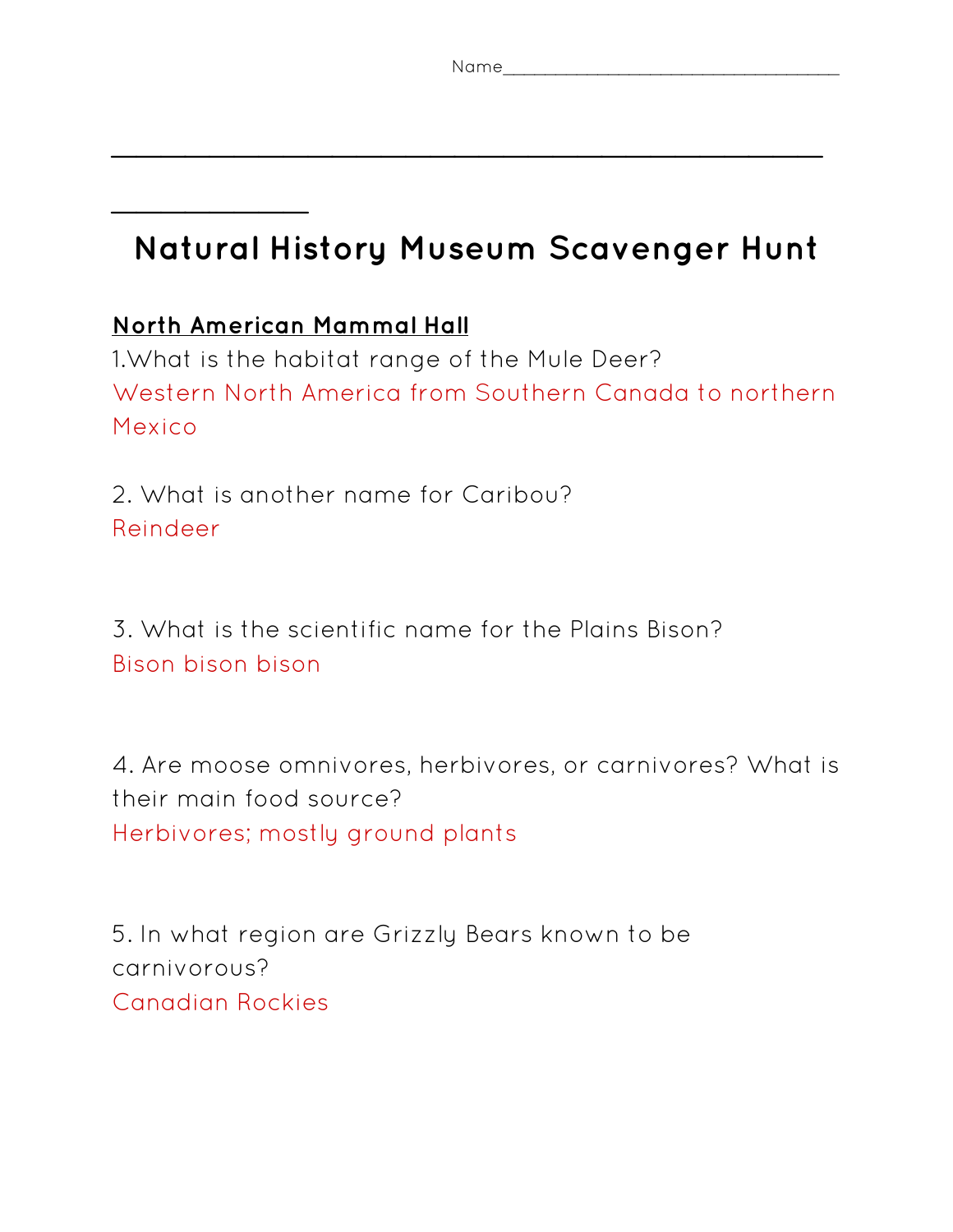| Name |  |  |  |
|------|--|--|--|
|      |  |  |  |

#### **African Mammal Hall**

1. What is the natural habitat of the chimpanzee? Rain forests, and can extend into the savanna woodlands

2. Name two predators of the Bongo. Lions, leopards, spotted hyenas (pythons can also eat young calves)

3. Why might the males of the Greater Kudu need large horns?

answers will vary

4. How fast can an ostrich run? Up to 40mph

### **Gem and Mineral Hall**

1. Name one type rock of each of the following: Igneous: elbaite, microline, sulfur

Metamorphic: almandine, jadeite, epidote

Sedimentary: opal, gypsum halite, colemanite

2.What is the difference between a meteoroid and a meteorite?